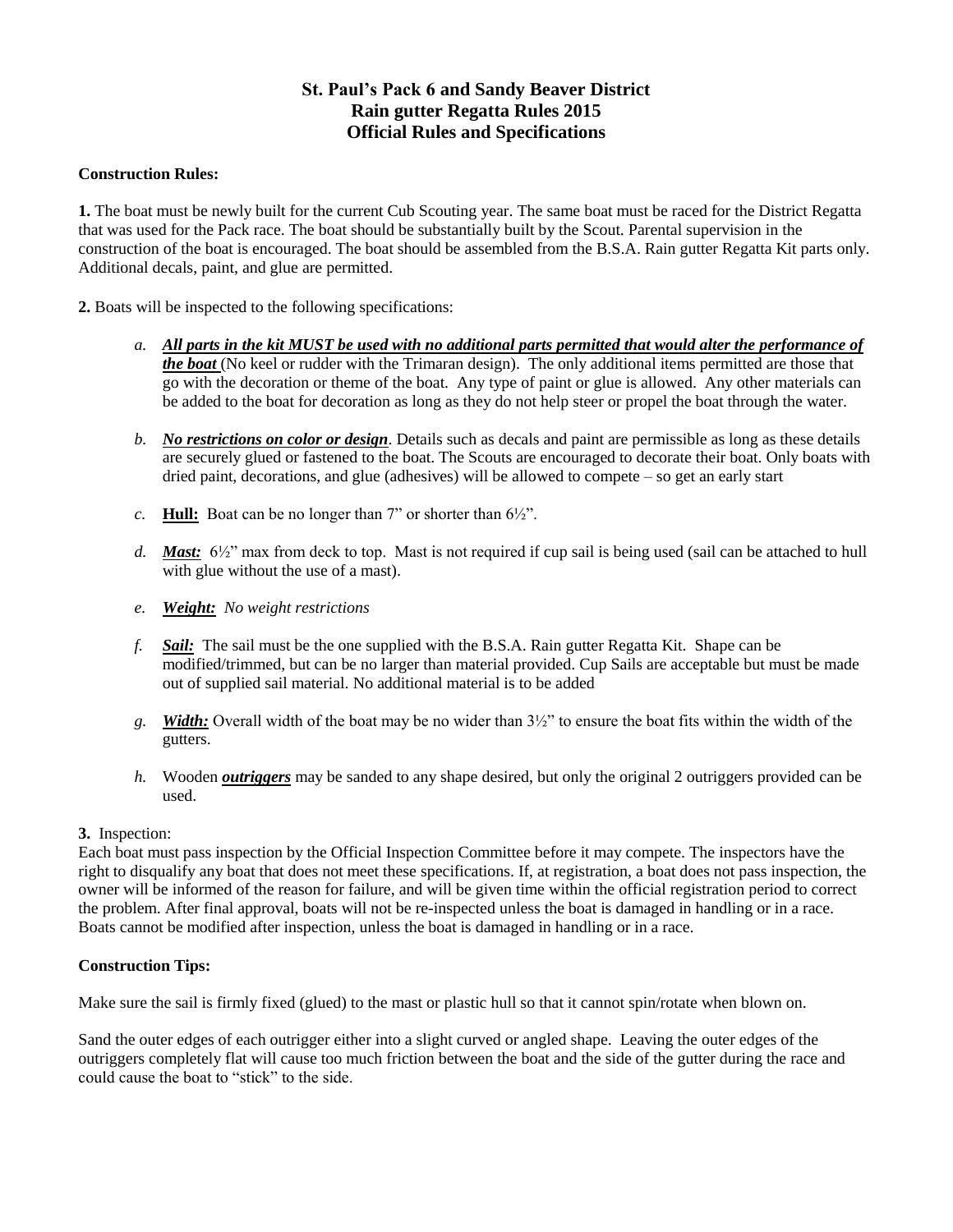## **Race Rules:**

Each den will race to determine the first, second, and third place winners in each den. Webelos I and II will each have their own race and  $1^{st}$ ,  $2^{nd}$ ,  $\& 3^{rd}$  place winner. HOWEVER, for district, they will combine Webelos' dens and thus only the top 3 times overall from our combined Webelos dens will advance to district race. Awards will also be given for Best Paint Job, Best Cub Scout Theme, Best Maritime Theme, and Most Unusual, as voted on by their fellow scouts.

*a. Straws-* We were waiting for district rules to be published but cannot wait any longer, therefore, for our pack race, straws or any other wind generating device, other than by the mouth, are prohibited. District race may allow for use of other methods but for our race this is prohibited.

This year, we are making changes to provide a better experience for all scouts, parents, and other spectators:

- The double-elimination format will be replaced with a timed format similar to the pinewood derby
- The final "pack" race where the top racers in each den compete, will be eliminated (we will have times from each den race to determine  $1<sup>st</sup>$ ,  $2<sup>nd</sup>$ ,  $\& 3<sup>rd</sup>$  place in the pack).
- There will be time given during registration for the scouts to test their boats and conduct one (1) practice run in each gutter.

# **New format:**

The new race format will be a timed race with stopwatches. Each scout will get a chance to race two (2) times in the left gutter and right gutter for a total of four races per scout. The worst time for all 4 races will be thrown out and the average of the best three races for each scout will determine his final time.

As in the past, scouts are only allowed to use their own breath to propel their boats forward. They need to keep their hands behind their backs to make sure they don't touch the boat or the gutter, and they cannot "push" the boat with any part of their face/head/hat. If the boat becomes stuck or tips over during the race, an adult volunteer will quickly right the ship or re-position it so it can move forward. Time will continue to run if this happens.

Races will be timed by volunteers with stopwatches at the finish line of each gutter. If any error is made with the timing of a race, the scout will be allowed to race again to get an accurate time.

### **Practice Period:**

Starting at 1:15 (beginning of registration), scouts whose boats have passed inspection will be allowed to run one practice race in each gutter to get a feel for how they should blow into the sail and to make sure there are no problems with the boat that would make it difficult for the scout to complete the race.

The practice rounds will be observed by adult leaders and volunteers. Scouts will be given coaching to make sure they can get their boats to the finish line and so that they are following all the race rules.

If problems are found with the construction of the boat (gets stuck on the sides of the gutter, keeps tipping over, sail spins on the mast), the scout may take the boat to the repair dock to have the necessary modifications made. The boat will then be tested again to make sure the problem has been fixed.